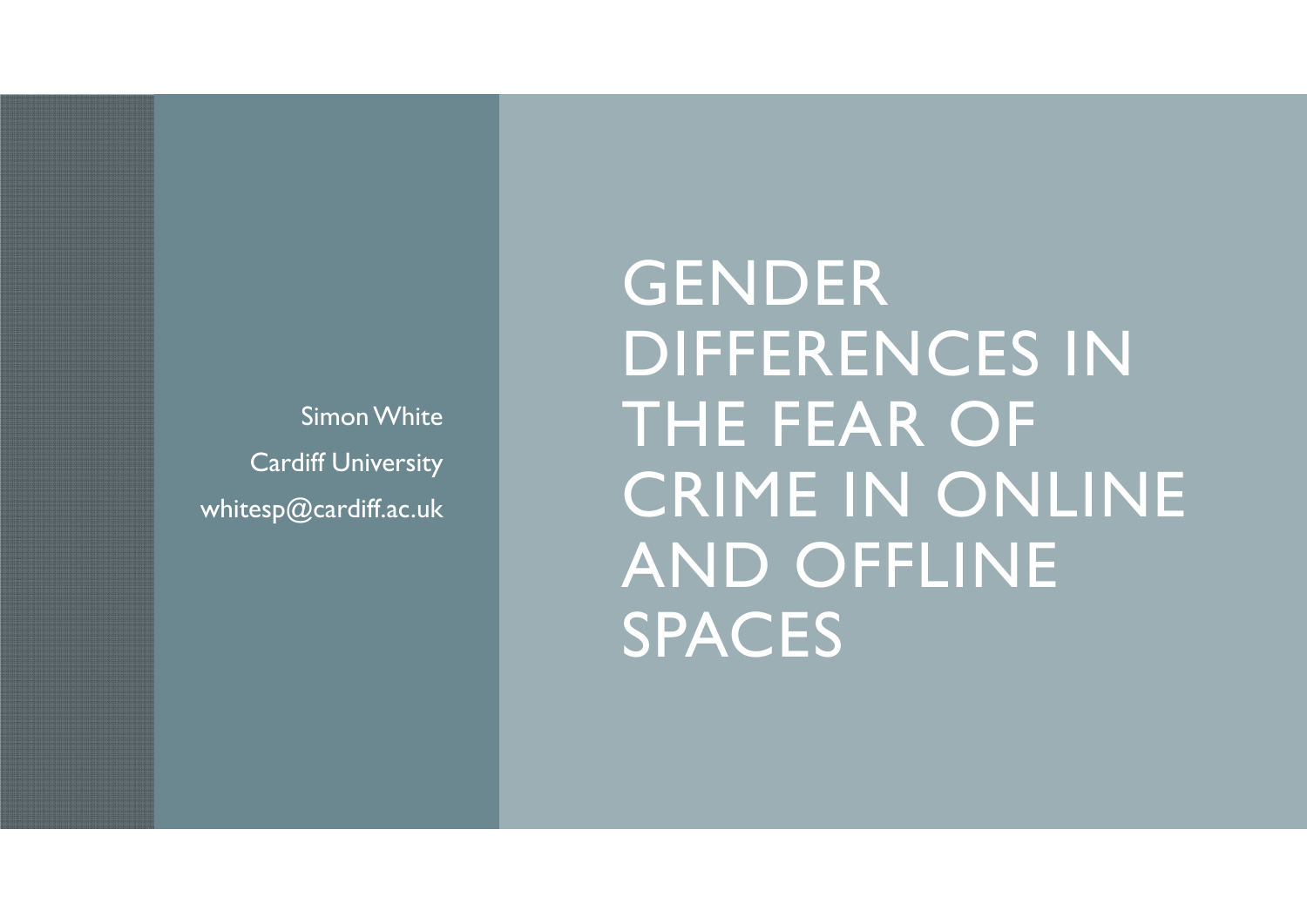### CONTEXT

- $\bullet\;$  Victimisation surveys show that Fear of Crime (FOC)  $\;$ is a serious problem disproportionally affecting women (Box *et al.* 1988; Hope and Sparks 2000).
- CSEW has been subject to a range of cuts there have been reductions in the number of questions, interviewer hours and sample size (ONS 2017a).
- Social media provides an unprecedented opportunity to study social interactions (Williams *et al.* 2013).
- Twitter is predominantly used by young people (Sloan 2017).
- Can the same trends in FOC observed in the CSEW be found using Twitter data?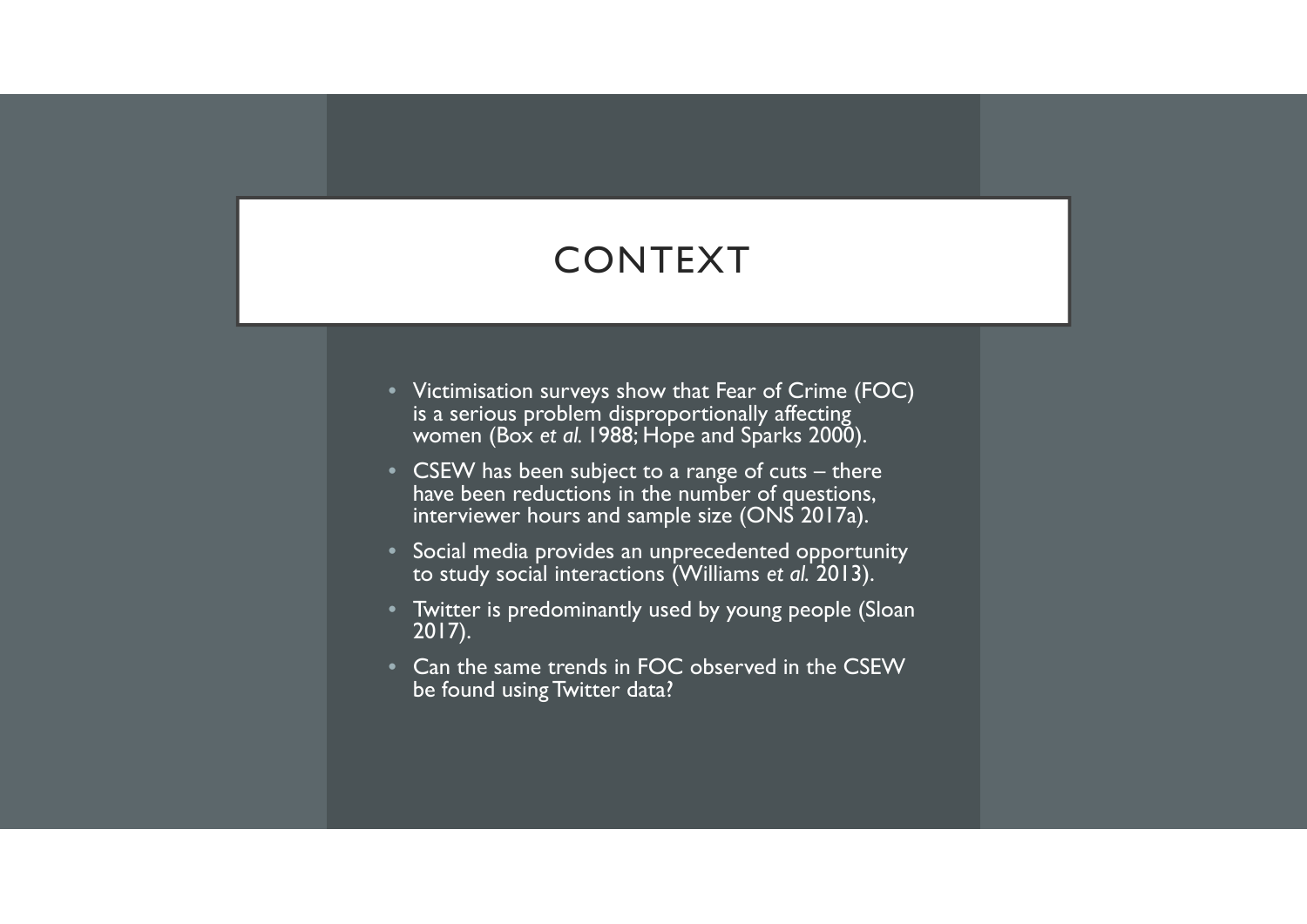#### HYPOTHESES

- $\bullet\;$  H<sub>1</sub>: FOC would be observable in Twitter data.
- $\bullet\;$  H<sub>2</sub>:the majority of tweets relating to FOC would be generated by women.
- $\bullet$  H<sub>3</sub>: there would be a comparable relationship in the gender of those reporting FOC on Twitter and in the CSEW.
- $\bullet\;$  H<sub>4</sub>: temporal variations in FOC would be observable in Twitter data.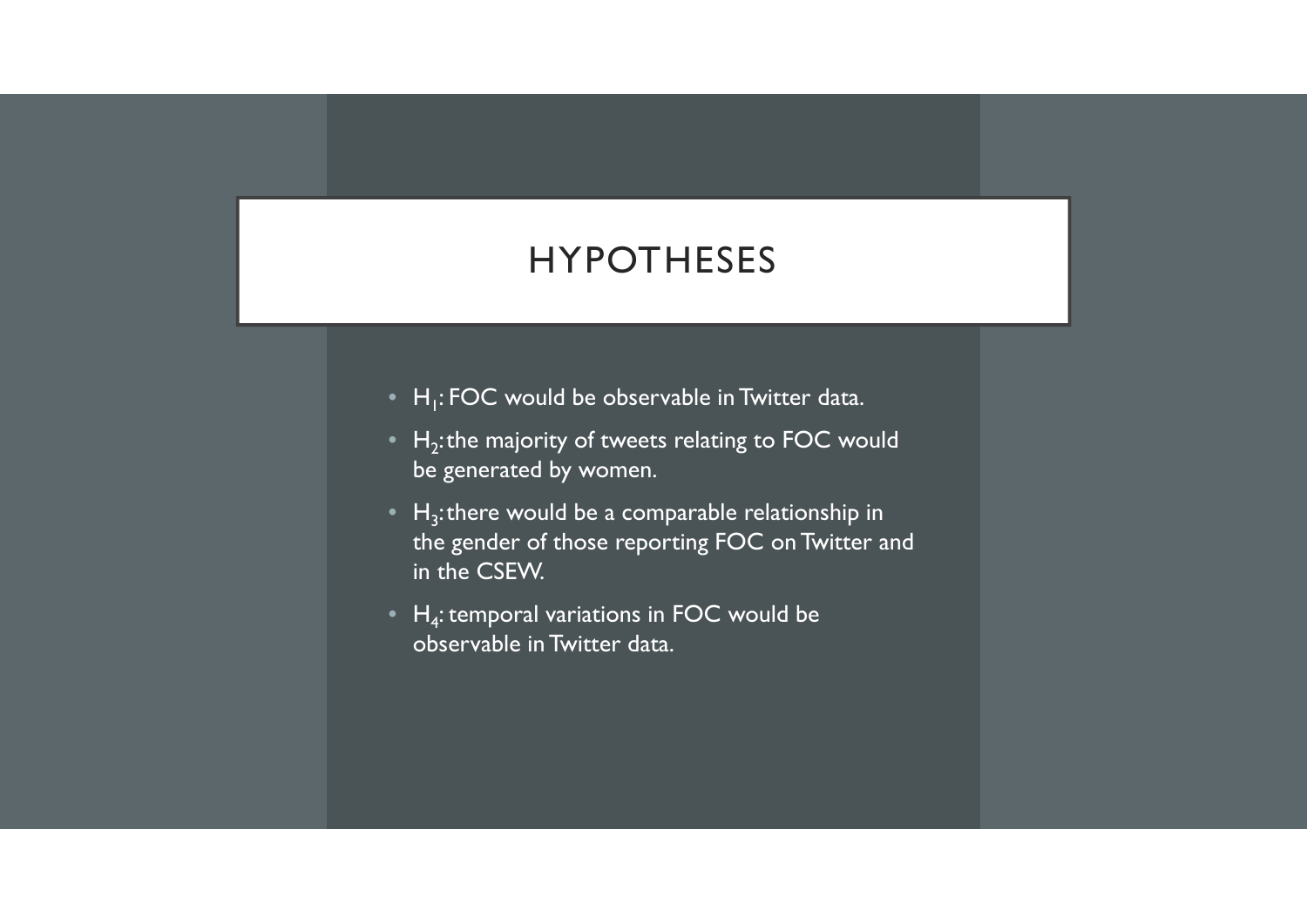#### CSEW DATA

- CSEW 2015-16 non-victim form (ONS 2017b).
- Questions used:
	- How safe do you feel walking alone after dark?
	- How safe do you feel walking alone in this area during the day?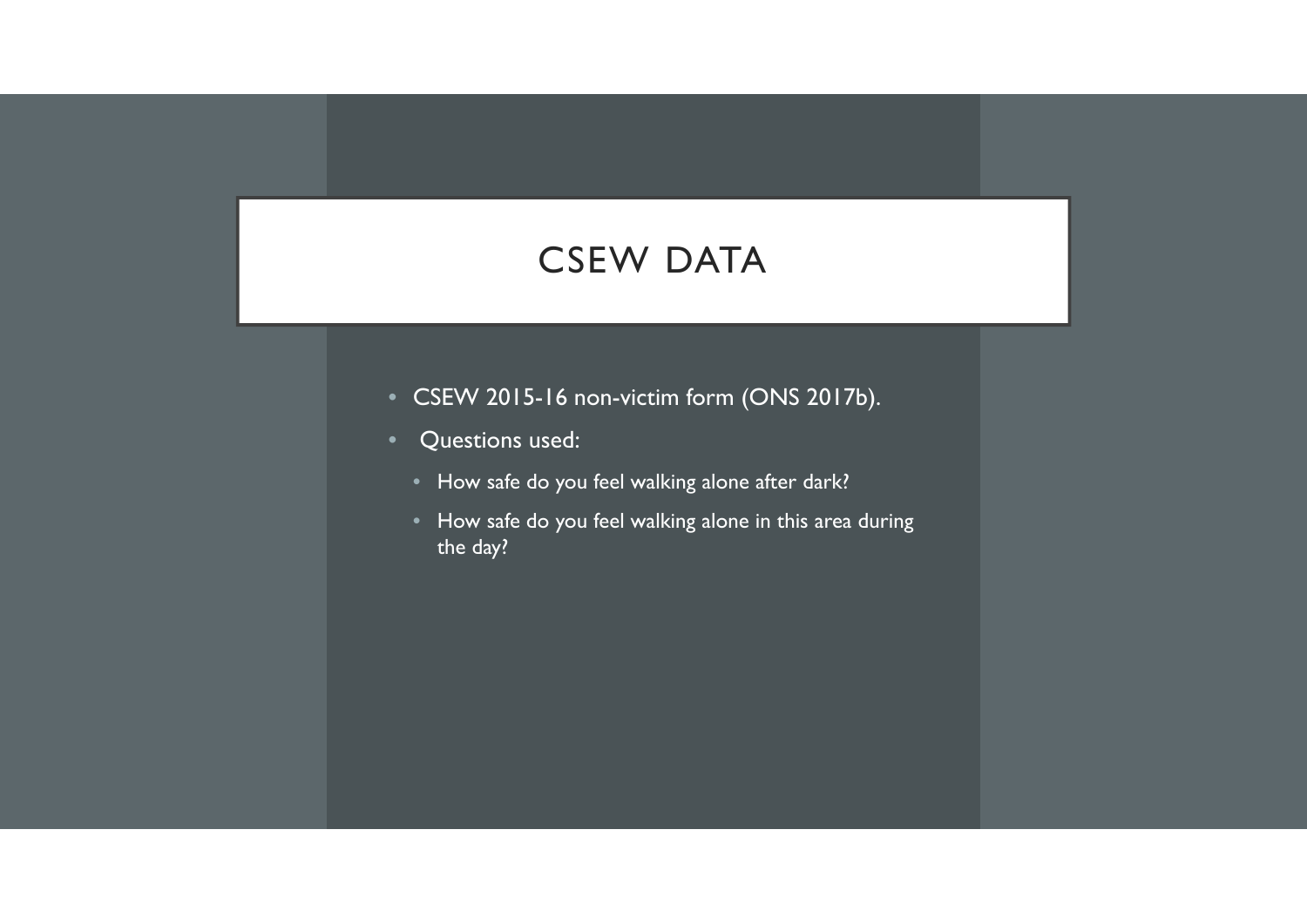### CSEW ANALYSIS: RATIOS OF FEAR, WOMEN TO MEN

| Age (grouped)      | 'In the day'            | 'In the dark'           |
|--------------------|-------------------------|-------------------------|
| 16-19 years        | $\infty$                | $3.0$ to $\overline{1}$ |
| 20-29 years        | $5.1$ to $1$            | $4.4$ to $\overline{1}$ |
| <b>30-39 years</b> | $2.3$ to $\overline{1}$ | $3.7$ to $\overline{1}$ |
| <b>40-49 years</b> | $3.5$ to $\overline{1}$ | $3.8$ to $\overline{1}$ |
| <b>50-59 years</b> | $2.9$ to $\overline{1}$ | $2.9$ to $\overline{1}$ |
| <b>60-69 years</b> | $2.5$ to $1$            | $2.4$ to $\overline{1}$ |
| 70+ years          | $3.5$ to $\overline{1}$ | $2.6$ to $\overline{1}$ |
| <b>Overall</b>     | $3.2$ to $\overline{1}$ | $3.0$ to $\overline{1}$ |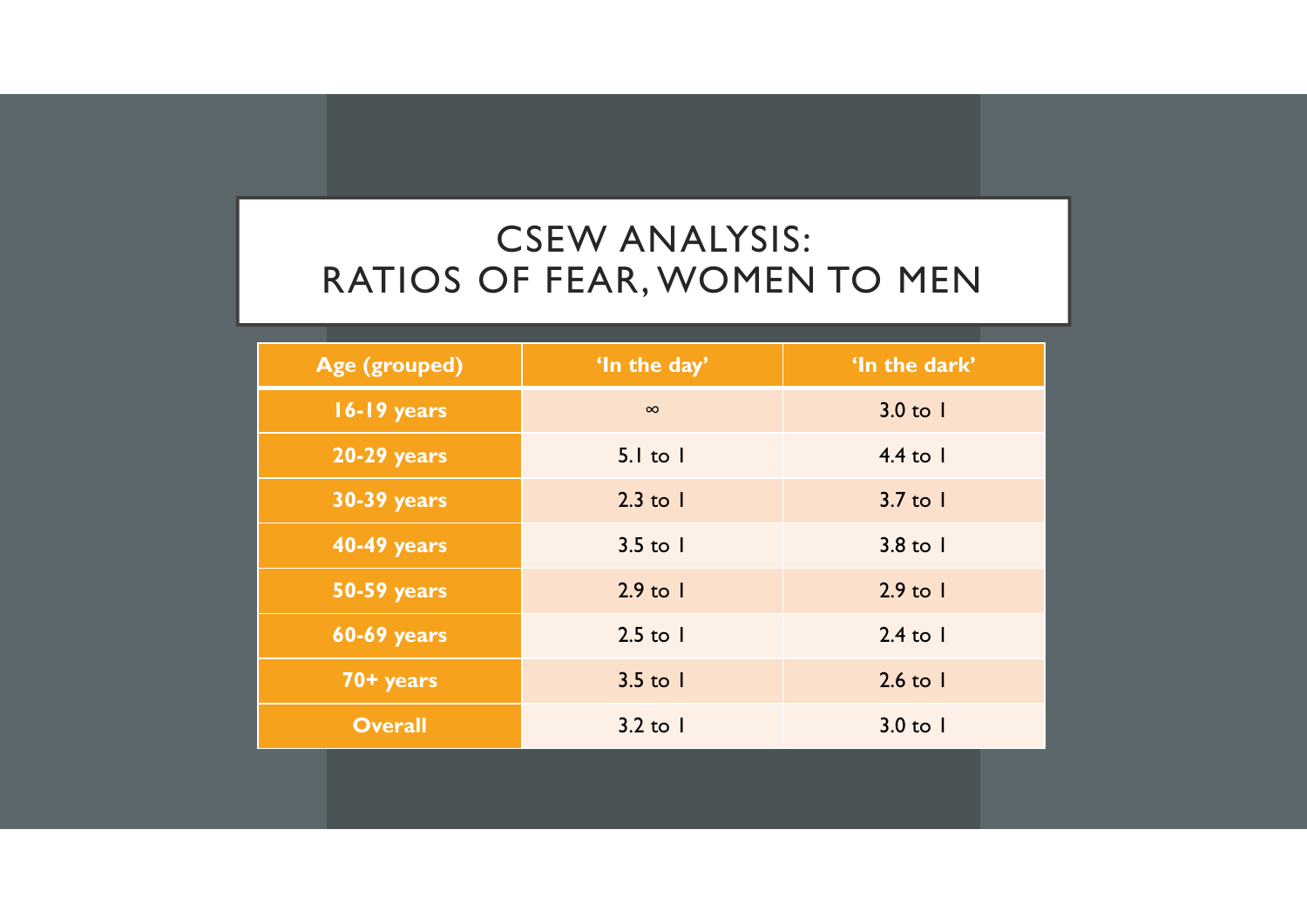#### TWITTER DATA

- Collected using the Collaborative Online Social Media Observatory (COSMOS).
- $\bullet$  Between the 27<sup>th</sup> May 2018 and 8<sup>th</sup> July 2018.
- Cross-sectional design.
- Analysed using open source software 'R'.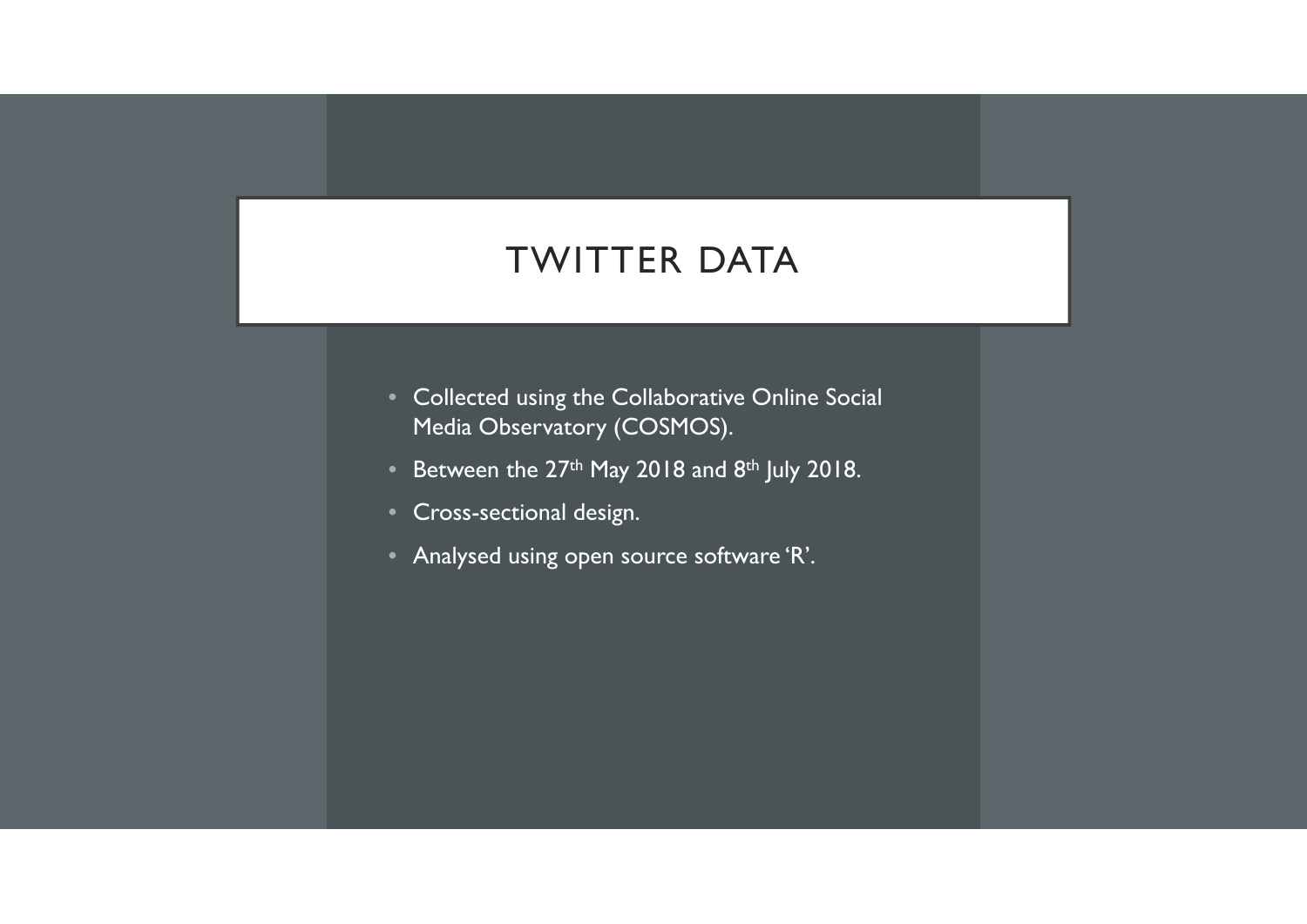## TWITTER ANALYSIS

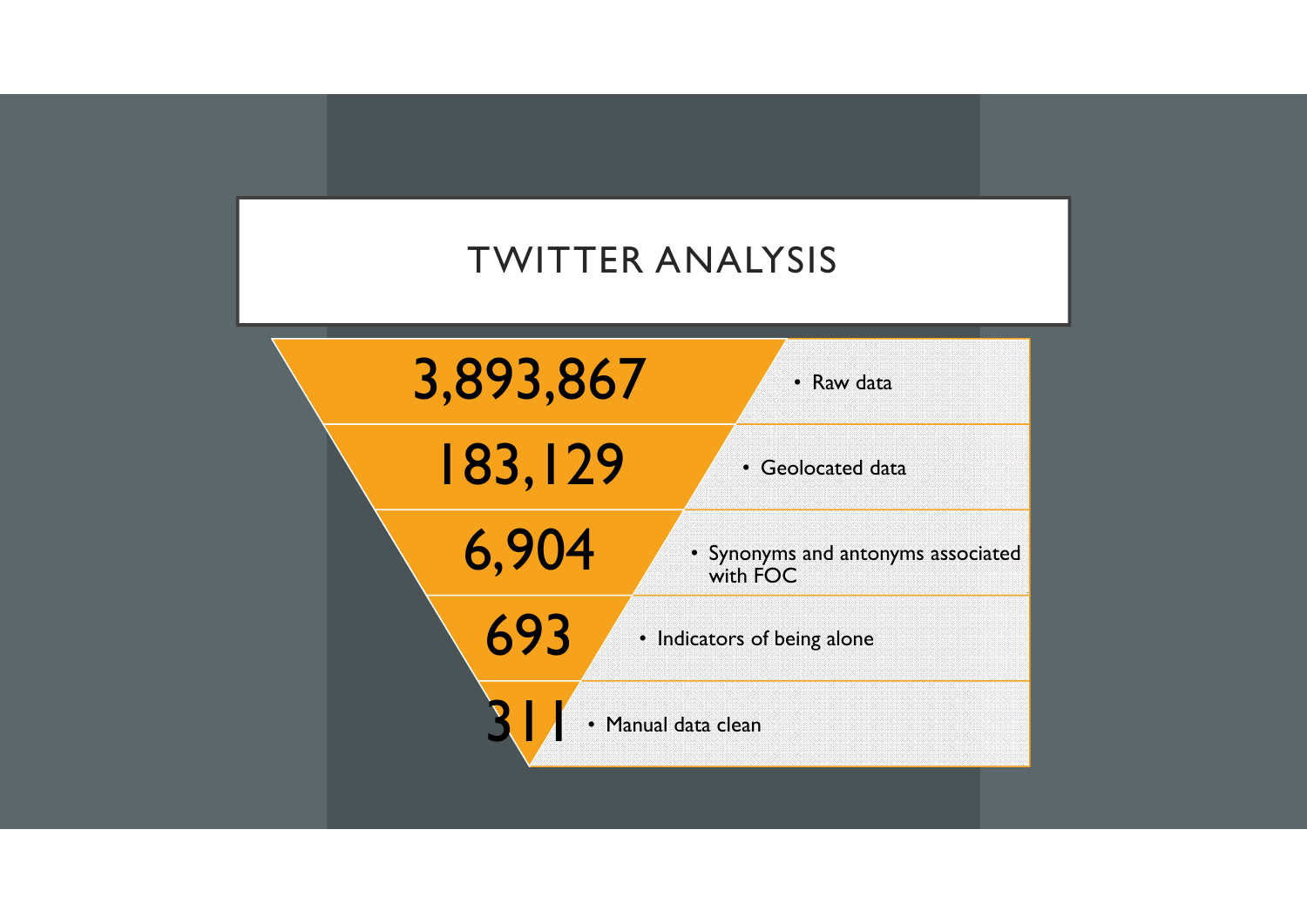# ${\sf H_2}$  AND  ${\sf H_3}$  GENDER ANALYSIS

|                                      | <b>Male</b> | <b>Female</b> | <b>Unknown</b> |
|--------------------------------------|-------------|---------------|----------------|
| <b>Total</b>                         | 106(34.1%)  | 89 (10.6%)    | 116(37.3%)     |
| <b>Personal</b><br><b>Experience</b> | $4$ (11.4%) | 18(51.4%)     | 13(37.2%)      |
| <b>Altruistic</b>                    | 102(37%)    | 71(25.7%)     | 103(37.3%)     |

- Of those tweets with identifiable gender, the majority were generated by men.
- Regarding personal experience tweets, women are 4.5 times more likely to tweet about FOC than men.
- Men are more likely to tweet altruistically.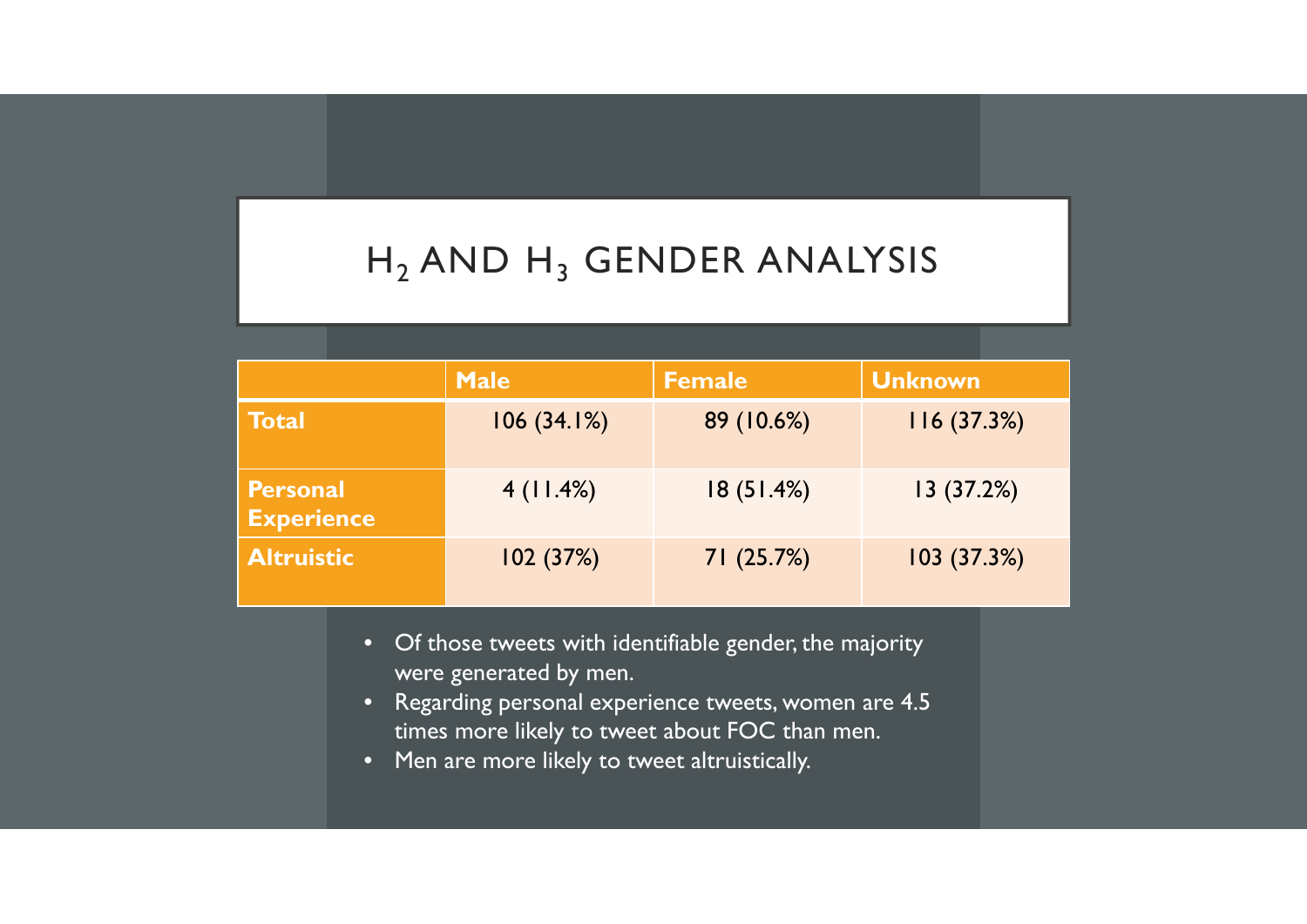### $\mathsf{H}_4$  TEMPORAL RESULTS



\* unique tweets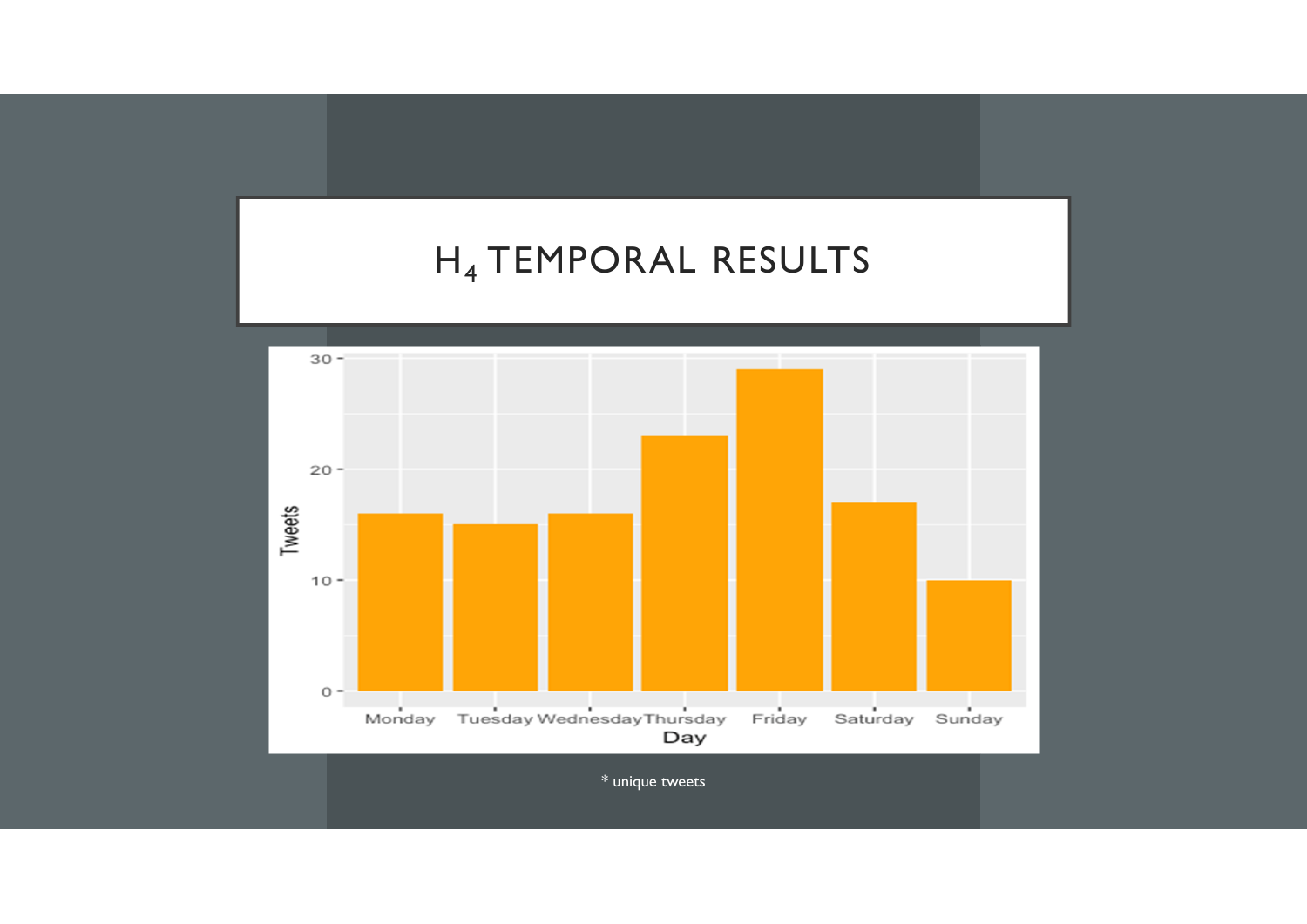### CONCLUSIONS

- **Supporting H**<sub>1</sub> FOC is present in Twitter data.
- **Disproving H**<sub>2</sub> More Tweets are generated by men than women. Also Different modes of Tweet are present, 'Personal Experience' and 'Altruistic'.
- $\bullet$  **Supporting H**<sub>3</sub> Personal experience tweets show a similar relationship to CSEW data in the 'Under 30 years' age group. Also Altruistic Tweets demonstrate a previously unidentified example of 'mansplaining' (Solnit 2014).
- **Supporting H<sub>4</sub>** There are more FOC-related tweets on a Thursday and Friday night and this may be related to the night-time economy (Swann 2012).

**Next step – extended data collection to confirm results (part of an ongoing PhD).**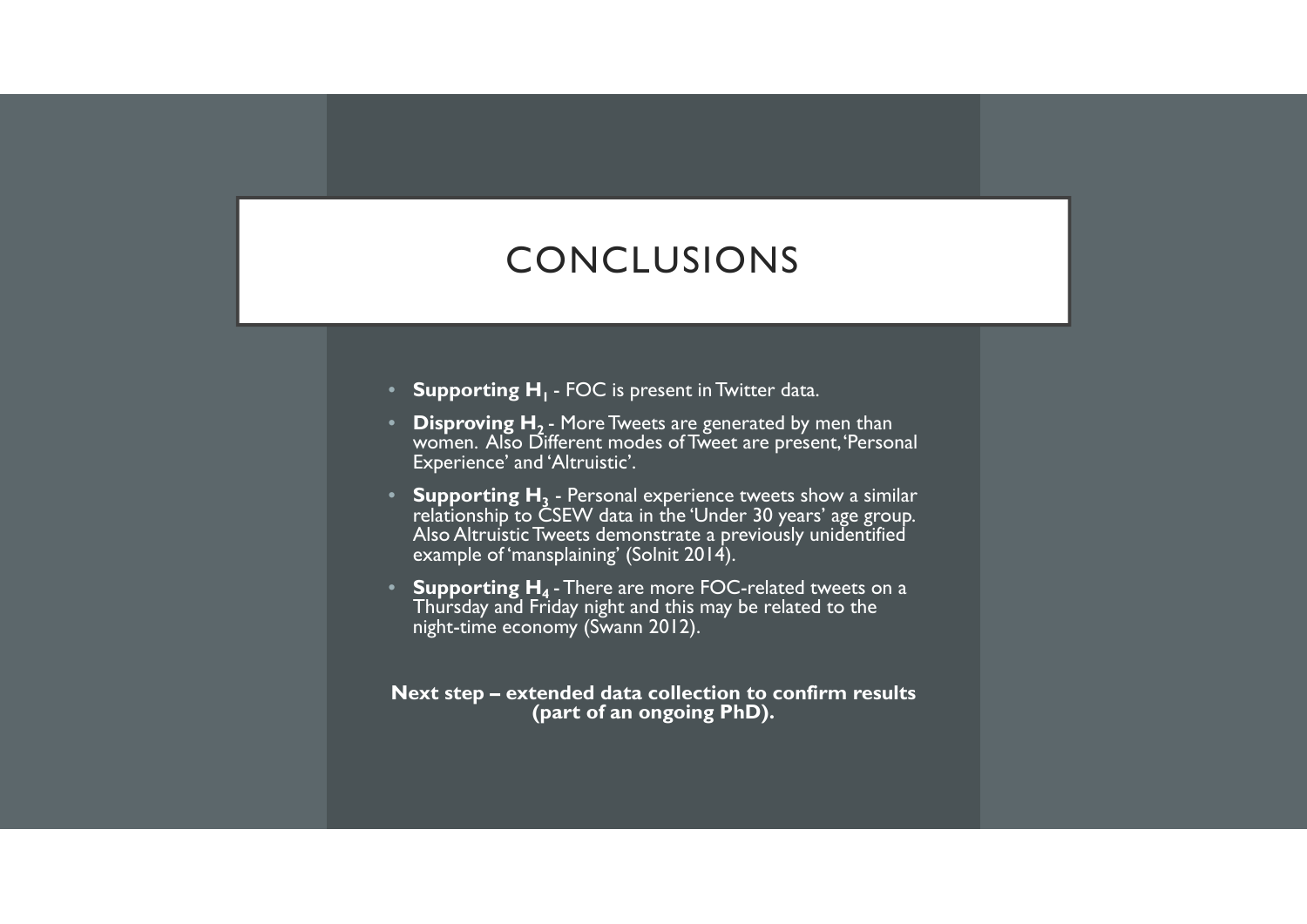